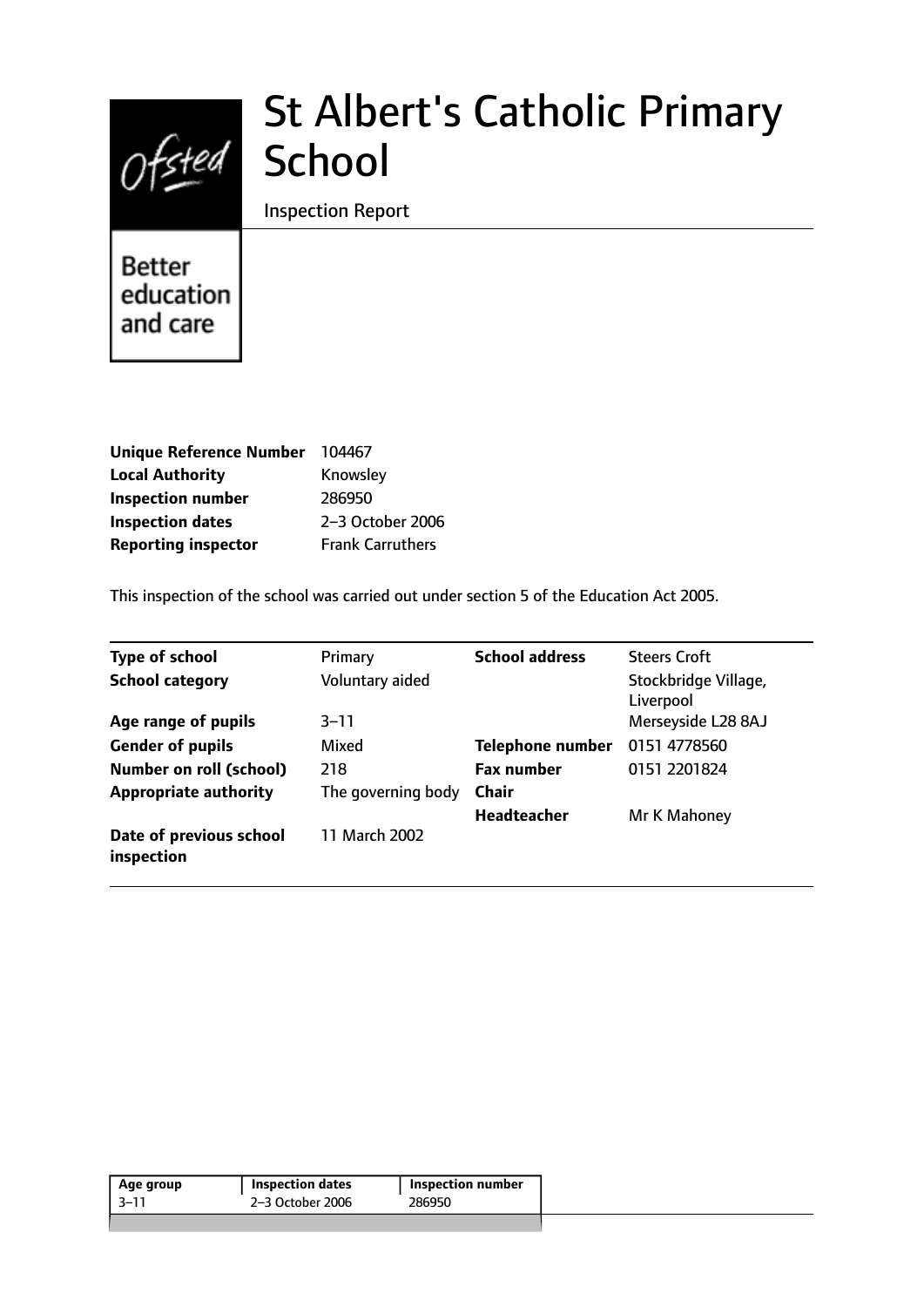© Crown copyright 2006

Website: www.ofsted.gov.uk

This document may be reproduced in whole or in part for non-commercial educational purposes, provided that the information quoted is reproduced without adaptation and the source and date of publication are stated.

Further copies of this report are obtainable from the school. Under the Education Act 2005, the school must provide a copy of this report free of charge to certain categories of people. A charge not exceeding the full cost of reproduction may be made for any other copies supplied.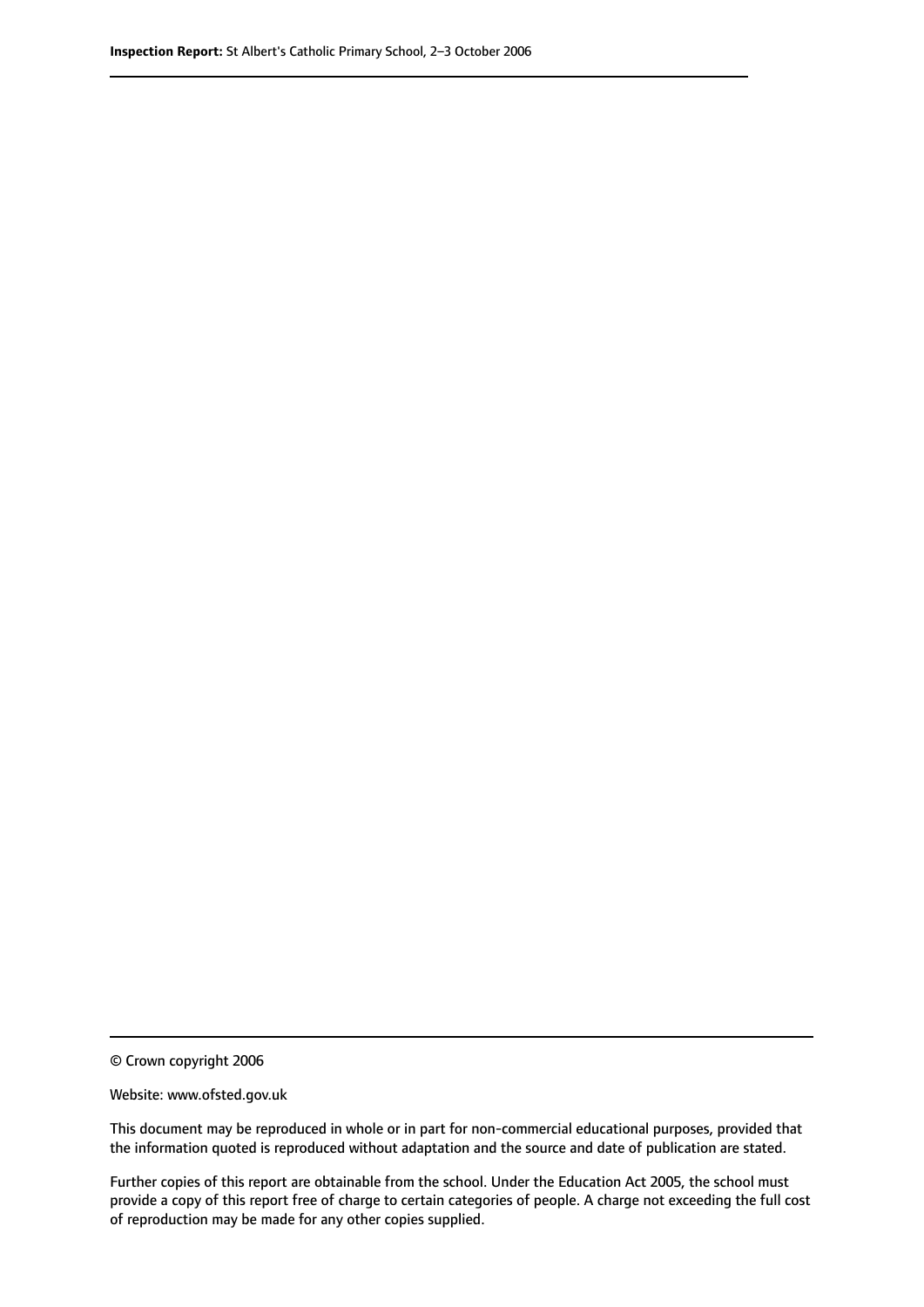# **Introduction**

The inspection was carried out by two Additional Inspectors.

## **Description of the school**

The school is situated in Knowsley on the edge of Liverpool. Most children are from the local area of Stockbridge Village which has high levels of unemployment. Almost all are White British and none is learning English as an additional language. The proportion of children eligible for free school meals is high and the proportion of children with learning difficulties and/or disabilities is average.

## **Key for inspection grades**

| Outstanding  |
|--------------|
| Good         |
| Satisfactory |
| Inadequate   |
|              |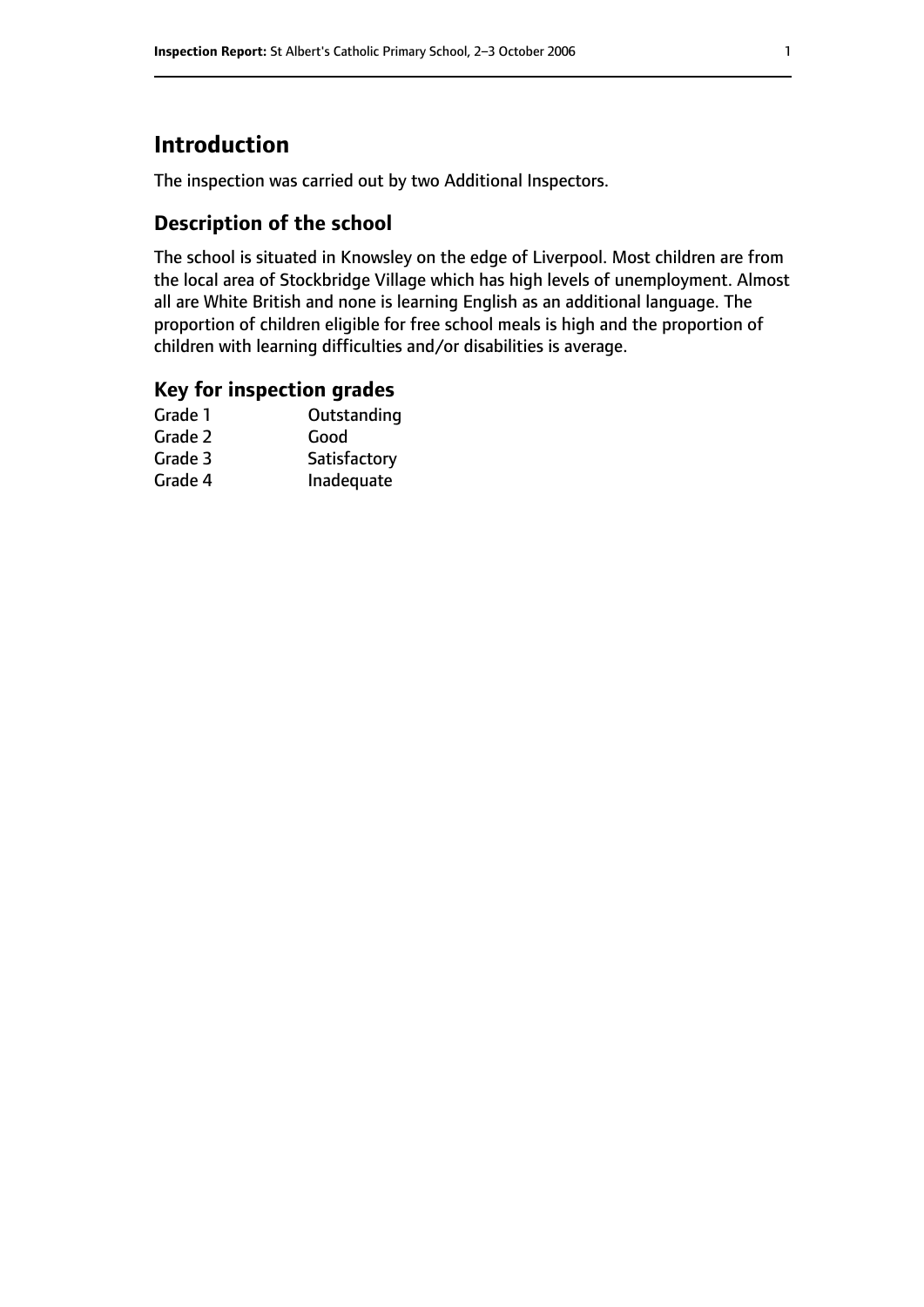# **Overall effectiveness of the school**

#### **Grade: 2**

This is a good school providing pupils with a good education and helping them to achieve well both in their basic skills of literacy and numeracy and in their personal development. Key strengths of the school are the care, guidance and support the staff provide for the pupils, who feel safe and who thrive. As a result, behaviour in school is outstanding with pupils being very attentive in class and considerate of each other. The school is successful in helping the few pupils who display challenging behaviour to manage it well and prevent it from disrupting the education of others. As a result, pupils are attentive and learn well in lessons. From a low starting point, the children make good progress in the Foundation Stage and through Key Stages 1 and 2 because of good teaching. In most years, standards in Year 6 match the national average for the proportion of pupils reaching the expected Level 4 in English, mathematics and science. Few pupils reach the higher Level 5 and this is an area for improvement.

Leadership and management of the school are good. As a result of strong leadership by the headteacher the school has developed good procedures to evaluate its performance and has made good improvement since the time of the last inspection. The headteacher recognised there was a need to improve the quality of teaching and learning and approached the local authority to take part in a programme of whole-school intensive support. The impact of this is evident in improvements to the quality of pupils' learning, better use of assessment and a thorough approach to the school's self-evaluation, which is now more accurate and effective. There are still some elements of good practice that are not fully in place, for example, the pace of learning in some lessons and the effectiveness of marking. These are key areas for improvement. The recently expanded leadership team, supported by a committed and effective governing body, has good capacity to improve provision further and, as the school itself asserts, is 'confident, ambitious and well informed'. The school provides good value for money.

#### **What the school should do to improve further**

- Improve planning for the curriculum of the highest attainers so that they achieve their best.
- Make sure teachers' introductions to lessons are of appropriate length so that there is good pace and variety to children's learning in all lessons.
- Make sure children understand their targets for learning in English and mathematics and, when marking their work, make more consistent reference to how well they are doing and what they need to do to improve.

# **Achievement and standards**

#### **Grade: 2**

Most children start in the Nursery with attainment that is well below average, especially in communication, language and literacy. They make good progress in the Foundation Stage and, by the end of the Reception year, most have achieved the goals for learning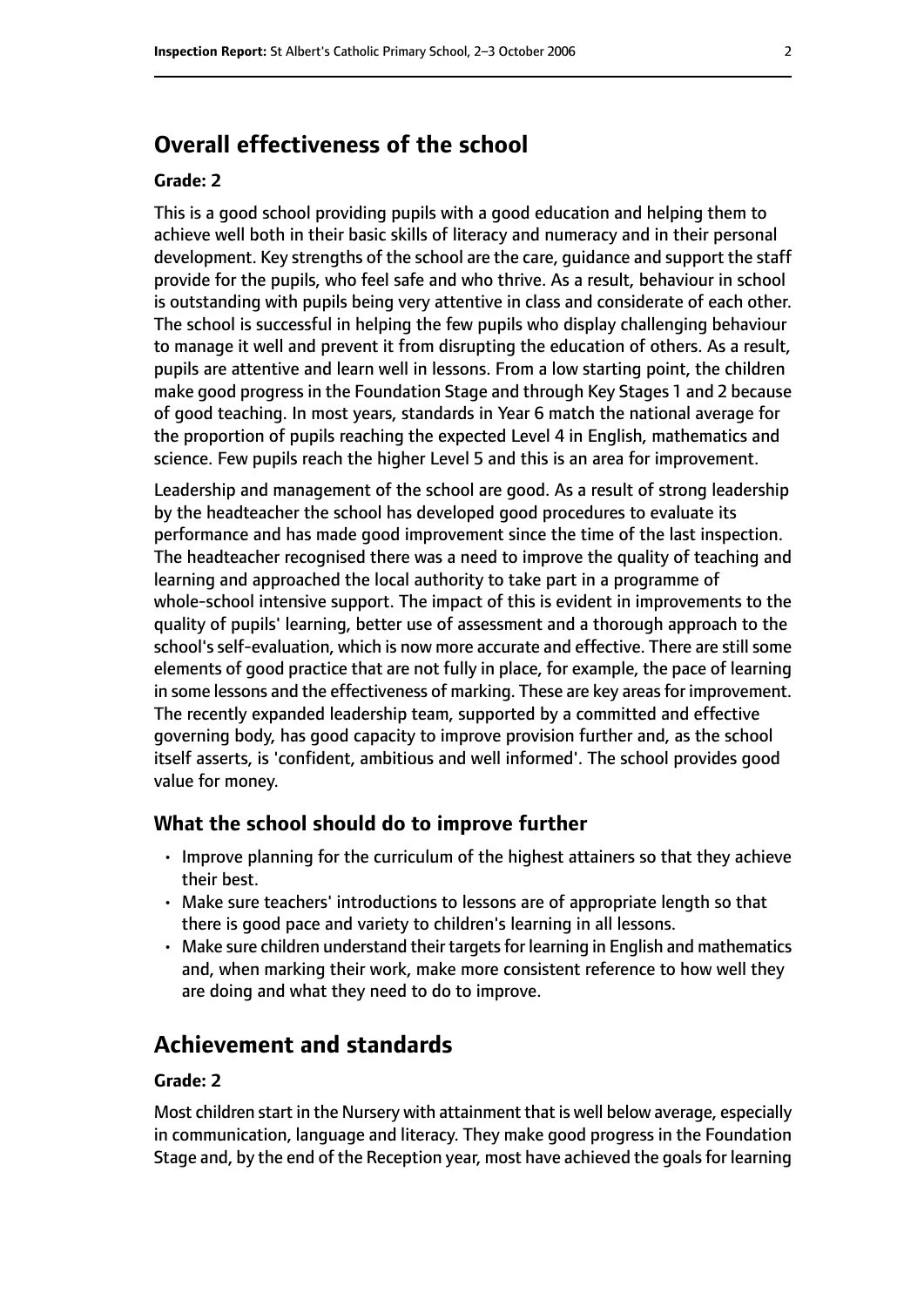in personal, social and emotional development and physical development. The majority are still working towards goals in communication, language and literacy and some are still doing so in mathematical development.

Through Key Stage 1, pupils continue to do well and the great majority reach expected levels of attainment in Year 2 in reading, writing and mathematics. Tracking the pupils' progress through Key Stage 2 shows that progress for all, including those with learning difficulties and/or disabilities, is good. Steps taken to iron out inconsistencies in performance in recent years have had a positive impact on standards and the quality of pupils' learning, especially in mathematics. Nevertheless, in this subject as in English and science, there is still potential for more pupils to reach the higher Level 5.

## **Personal development and well-being**

#### **Grade: 2**

The personal development and well-being of pupils are good and have some outstanding features. Pupils' spiritual, moral, social and cultural development is good. Pupils enjoy school. One child explained that, 'the teachers make lessons fun', showing the very positive attitudes shared by others. Attendance is broadly in line with the national average. The school works hard to help raise awareness of the importance of good attendance and children are provided with a variety of awards for attending well.

Behaviour in school is outstanding. A few pupils display challenging behaviour. They are extremely well supported by staff, who also establish excellent links with parents and outside agencies to help them. Pupils confirm they feel safe and are clearly aware of measures designed for their safety. Their awareness of leading a healthy lifestyle is excellent. There is an active school council which, along with other pupils with responsibilities, works hard to improve the school for the rest of the community. Pupils also help others in the wider world by raising money for international charities.

# **Quality of provision**

#### **Teaching and learning**

#### **Grade: 2**

Key strengths of the teaching, which is good in all age groups, include the excellent relationships between staff and pupils. This means that pupils respect staff and are keen to learn. Effective use is made of teaching assistants and volunteers to help groups of pupils, especially those with learning difficulties and/or disabilities, to be included in all activities and to achieve well. Lesson objectives are shared at the start of lessons so that pupils are aware of the purpose of learning. Good use of new technology in classrooms helps to keep them interested and attentive. There are clear and effective procedures to assess achievement and progress and to group pupils by attainment.

On occasions, oral introductions to lessons are too long, reducing the opportunities for other types of work. Planning for the most able pupils does not always challenge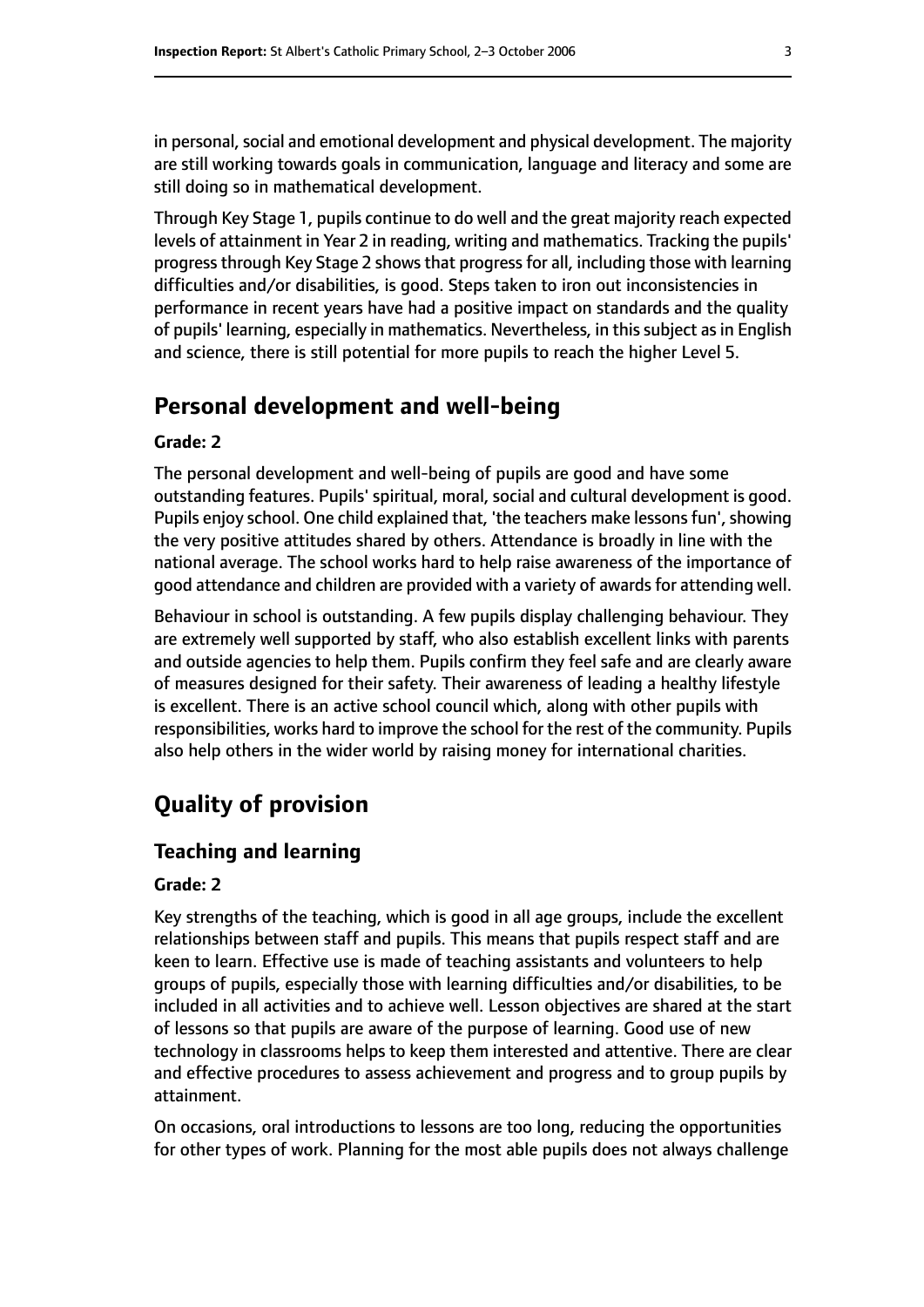them well enough and marking is not consistently geared to helping pupils to achieve their targets and to take the next steps in their learning.

#### **Curriculum and other activities**

#### **Grade: 2**

There is a rich curriculum which is reflected in the bright displays around the building. This is enhanced by focus weeks, and visiting artists and performers which help to develop the children's understanding of other cultures through the arts. The majority of groups in the school are well catered for but the curriculum for more able pupils lacks challenge. A range of before- and after-school clubs provides pupils with opportunities to develop their interest in sport and creative activities. These clubs are very popular and well attended. The school has begun to enhance the curriculum by linking different subjects, allowing pupils to improve skills by working on topics that cover several subjects.

#### **Care, guidance and support**

#### **Grade: 1**

Care, guidance and support for pupils are outstanding overall. There are many ways in which staff support pupils and their families extremely well. These are evident, for example, in the work done by the learning mentor and the parent mentor, who help to encourage good attendance and punctuality and also work with families in difficulties and promote parenting skills. Provision for pupils with learning difficulties and/or disabilities is very well planned and the links with other agencies, for example, behaviour and learning support specialists, are very good. Parents express their appreciation for these aspects of the school's work. For instance, one commented, 'This school has been absolutely fantastic regarding my child's problems.' Any vulnerable children are very well looked after and a befriending system between staff and pupils helps pupils' sense of security and self-esteem extremely well. A breakfast club twice weekly gives pupils a good start to the school day. Procedures and practices for all aspects of child protection, health, safety and safe recruitment of adults are robust. Staff have developed good procedures that monitor and track pupils' achievements. These help the staff to identify learning needs and set targets for future development.

## **Leadership and management**

#### **Grade: 2**

The headteacher has provided strong leadership which has led to the school being involved in an effective partnership with the local authority to improve teaching and learning. He is well supported by the deputy headteacher and the other members of the leadership team who lead initiatives and areas of the curriculum and monitor the performance of staff and pupils well. This is improving both teaching and learning across the school. Leadership throughout the school is focused on raising standards and the headteacher has a clear vision of how this will continue by further improving teaching and developing pupils' skills across the curriculum. The strong ethos of care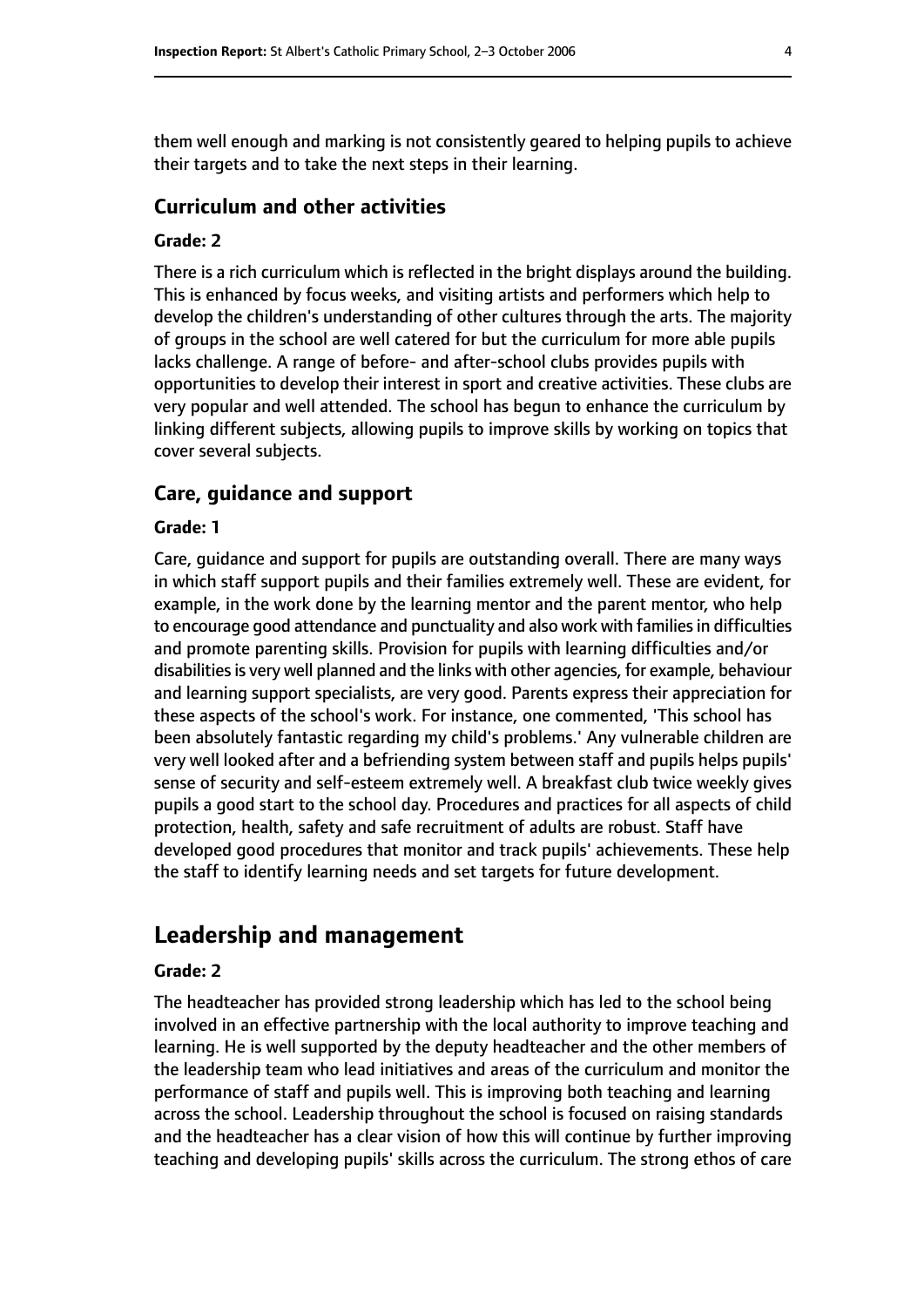and support is seen in the quality of relationships in school. The governing body is very supportive and challenges the school when necessary in order to raise standards. The school is well resourced and the use of new technology has developed well as a result of recent investment. There are strong links with parents who are encouraged to be involved in learning programmes. This not only assists them in helping their children's learning but also helps to develop their own learning. There are many productive links with other schools through local networks which share good practice.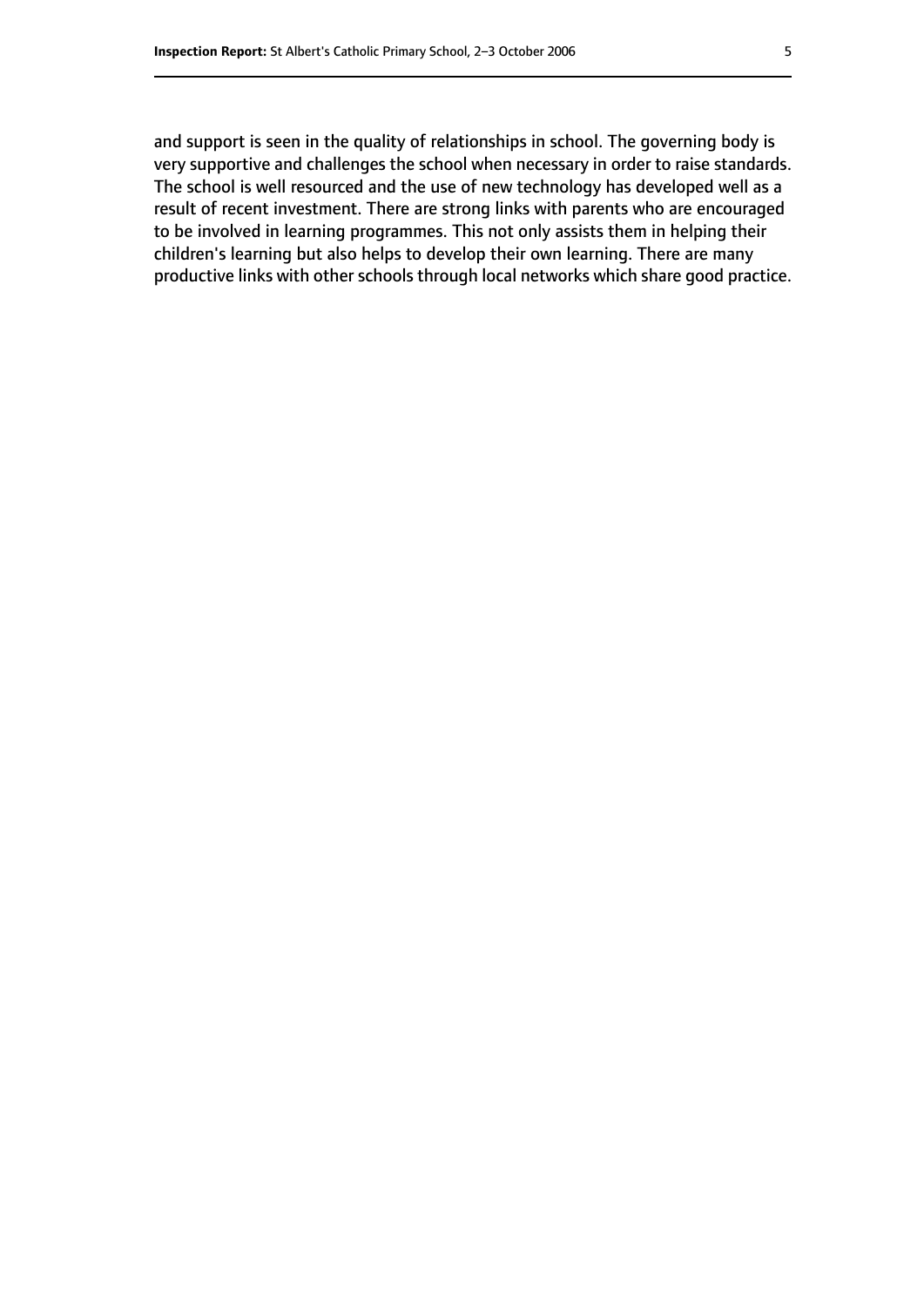**Any complaints about the inspection or the report should be made following the procedures set out inthe guidance 'Complaints about school inspection', whichis available from Ofsted's website: www.ofsted.gov.uk.**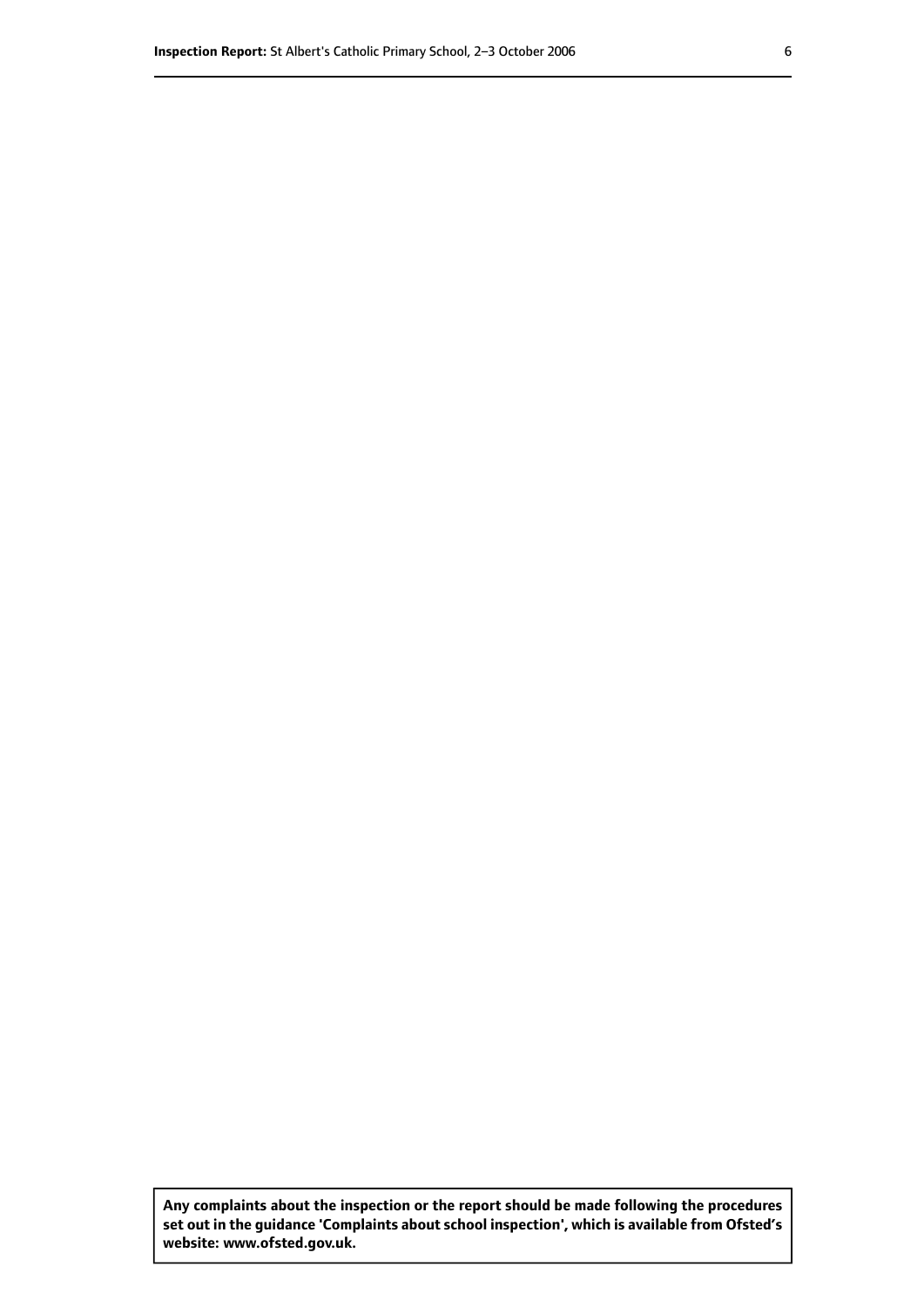# **Inspection judgements**

| Key to judgements: grade 1 is outstanding, grade 2 good, grade 3 satisfactory, and grade 4 | <b>School</b>  |
|--------------------------------------------------------------------------------------------|----------------|
| inadeauate                                                                                 | <b>Overall</b> |

# **Overall effectiveness**

| How effective, efficient and inclusive is the provision of education, integrated<br>care and any extended services in meeting the needs of learners? |     |
|------------------------------------------------------------------------------------------------------------------------------------------------------|-----|
| How well does the school work in partnership with others to promote learners'<br>well-being?                                                         |     |
| The quality and standards in the Foundation Stage                                                                                                    |     |
| The effectiveness of the school's self-evaluation                                                                                                    |     |
| The capacity to make any necessary improvements                                                                                                      |     |
| Effective steps have been taken to promote improvement since the last<br>inspection                                                                  | Yes |

## **Achievement and standards**

| How well do learners achieve?                                                                               |  |
|-------------------------------------------------------------------------------------------------------------|--|
| The standards <sup>1</sup> reached by learners                                                              |  |
| How well learners make progress, taking account of any significant variations between<br>groups of learners |  |
| How well learners with learning difficulties and disabilities make progress                                 |  |

# **Personal development and well-being**

| How good is the overall personal development and well-being of the<br>learners?                                  |  |
|------------------------------------------------------------------------------------------------------------------|--|
| The extent of learners' spiritual, moral, social and cultural development                                        |  |
| The behaviour of learners                                                                                        |  |
| The attendance of learners                                                                                       |  |
| How well learners enjoy their education                                                                          |  |
| The extent to which learners adopt safe practices                                                                |  |
| The extent to which learners adopt healthy lifestyles                                                            |  |
| The extent to which learners make a positive contribution to the community                                       |  |
| How well learners develop workplace and other skills that will contribute to<br>their future economic well-being |  |

# **The quality of provision**

| How effective are teaching and learning in meeting the full range of the<br>  learners' needs?                      |  |
|---------------------------------------------------------------------------------------------------------------------|--|
| $\mid$ How well do the curriculum and other activities meet the range of needs<br>$\mid$ and interests of learners? |  |
| How well are learners cared for, guided and supported?                                                              |  |

 $^1$  Grade 1 - Exceptionally and consistently high; Grade 2 - Generally above average with none significantly below average; Grade 3 - Broadly average to below average; Grade 4 - Exceptionally low.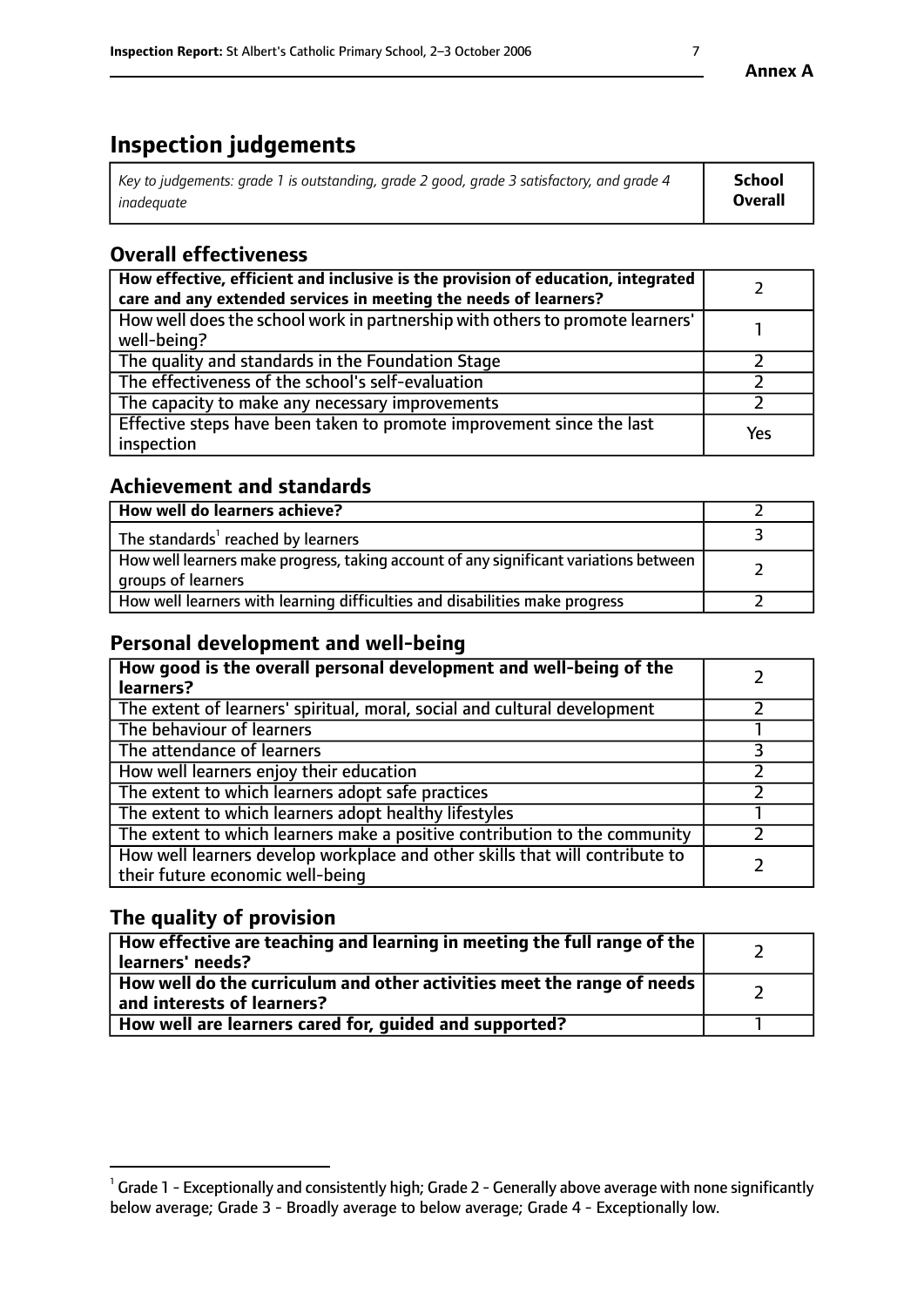# **Leadership and management**

| How effective are leadership and management in raising achievement<br>and supporting all learners?                                              |               |
|-------------------------------------------------------------------------------------------------------------------------------------------------|---------------|
| How effectively leaders and managers at all levels set clear direction leading<br>to improvement and promote high quality of care and education |               |
| How effectively performance is monitored, evaluated and improved to meet<br>challenging targets                                                 | $\mathcal{L}$ |
| How well equality of opportunity is promoted and discrimination tackled so<br>that all learners achieve as well as they can                     |               |
| How effectively and efficiently resources, including staff, are deployed to<br>achieve value for money                                          |               |
| The extent to which governors and other supervisory boards discharge their<br>responsibilities                                                  |               |
| Do procedures for safequarding learners meet current government<br>requirements?                                                                | Yes           |
| Does this school require special measures?                                                                                                      | No            |
| Does this school require a notice to improve?                                                                                                   | <b>No</b>     |